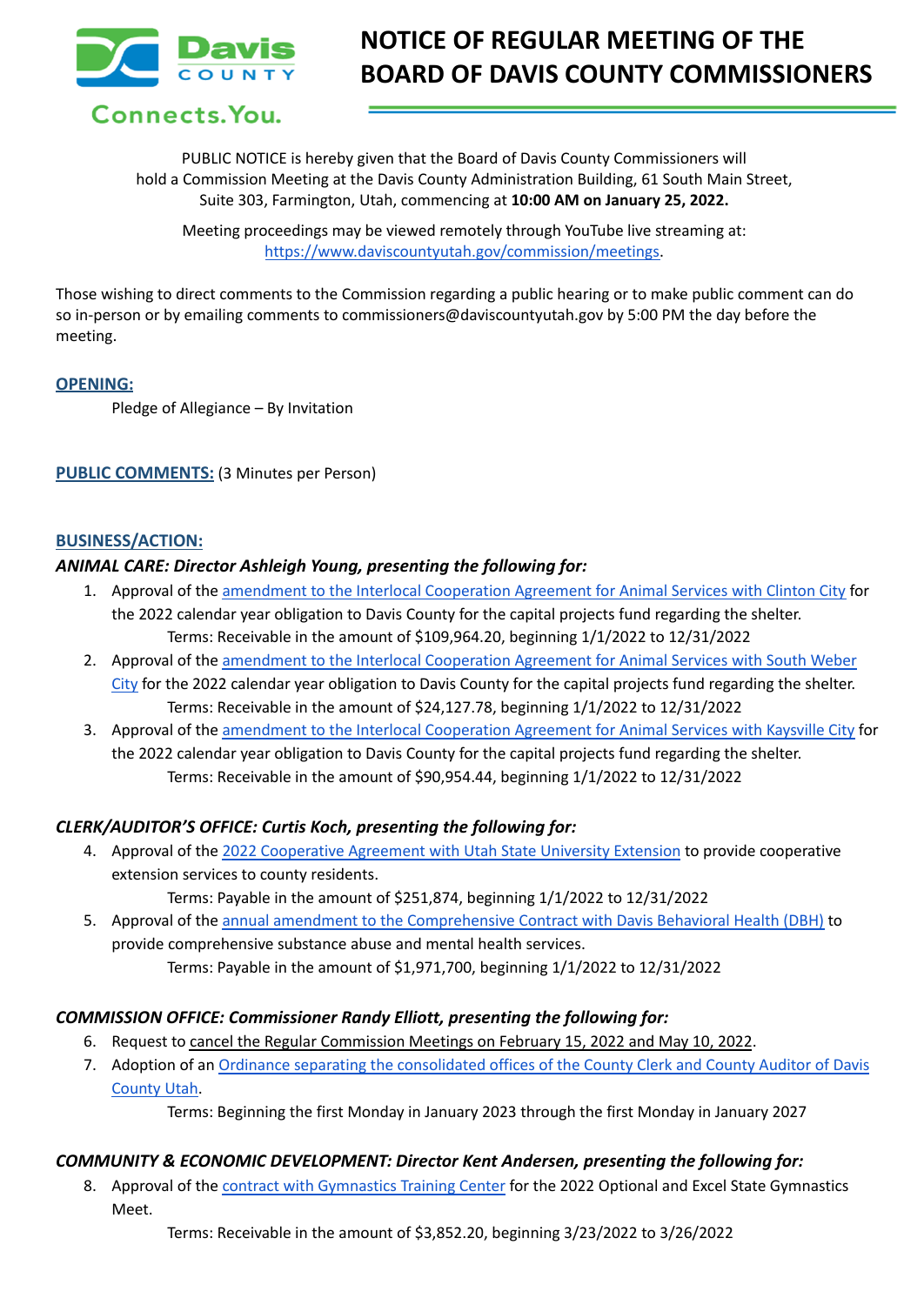9. Ratification of the [amendment](https://drive.google.com/file/d/1rd7snLgKcxN8JQeKjPwo3Y2o9Z1IhFwO/view?usp=sharing) to the Real Estate Purchase Contract for Land with IGOG L.L.C., a Utah limited liability [company.](https://drive.google.com/file/d/1rd7snLgKcxN8JQeKjPwo3Y2o9Z1IhFwO/view?usp=sharing)

Terms: Beginning 1/18/2022

- 10. Approval of the resolution to appoint Assessor Lisa Manning to the Davis County Boundary [Commission](https://docs.google.com/document/d/1WLs_syXkQoTnxhWC1toQaV6dIgA0_l4v/edit?usp=sharing&ouid=106668054259493981190&rtpof=true&sd=true). Terms: Beginning 1/25/2022 to 1/25/2026
- 11. Approval of the Letter of [Concurrence](https://drive.google.com/file/d/1bF79USVvqpYLIc5Kl57nTrhpZK4ZCe6x/view?usp=sharing) and Match Agreement with Wasatch Front Regional Council to update the Economic Development Strategic Plan.

Terms: Payable in the amount of \$5,000, beginning 11/1/2022 to 6/30/2022

# *HEALTH: Director Brian Hatch, presenting the following for:*

# **Health Senior Services**

- 12. Approval of the [Reappointment](https://drive.google.com/file/d/1_eO3x4a50fXvEt9tT2RDSKZGzK-Tmaga/view?usp=sharing) of Dr. Johnnie Cook to the Davis County Senior Services Advisory Board for an additional three year term.
	- Terms: Beginning January 2022 to January 2025
- 13. Approval of the [Reappointment](https://drive.google.com/file/d/1a8GFlwY-9O-3bFWBVBd6LEQx7Mm-MwIs/view?usp=sharing) of Lorna Koci to the Davis County Senior Services Advisory Board for an additional three year term.

Terms: Beginning January 2022 to January 2025

14. Approval of an amendment to the Interlocal [Cooperation](https://drive.google.com/file/d/1PY7wO6nOb1BGfKwpH7yg7NBuSg6BLkB3/view?usp=sharing) Agreement with Salt Lake County on behalf of its Aging and Adult [Services](https://drive.google.com/file/d/1PY7wO6nOb1BGfKwpH7yg7NBuSg6BLkB3/view?usp=sharing) Division to extend the term of the agreement for licensure renewal of the Enhance Fitness Program in Davis County, Senior Services. Terms: Beginning 7/5/2021 to 7/4/2025

# *SHERIFF'S OFFICE: Chief Deputy Susan Poulsen, presenting the following for:*

15. Approval of the Release of Liability, Waiver of Rights, and Participant Agreement for the Secure Continuous Remote Alcohol Monitoring (SCRAM) program.

Terms: Receivable in a varied amount based on used tests and monitoring fees, beginning 1/18/2022 16. Approval of the order renewal with [Thomson](https://drive.google.com/file/d/1rKX5qeutpC7Cog0P9mdCcI_XBNxJRfN0/view?usp=sharing) Reuters for the CLEAR Proflex and Pro Government Law Enforcement Investigator Plus software subscription.

Terms: Payable in the amount of \$11,324.52, beginning 1/25/2022 to 1/25/2025

# **CONSENT ITEMS:**

A. Regular Commission Meeting Minutes: [December](https://drive.google.com/file/d/1d8oWc2_efS63-WfsbLJ208rRW56GD6x_/view?usp=sharing) 7, 2021 and [January](https://drive.google.com/file/d/1Djdch2c0IUoXSPuJJxKYcFGSJ5ATKsk6/view?usp=sharing) 4, 2022

# **BOARD OF EQUALIZATION**

- 1. Opening
- 2. *Clerk/Auditor Curtis Koch presents:* Property Tax Register January 25, 2022
- 3. Adjournment

## **COMMISSIONER COMMENTS**

# **ADJOURNMENT**